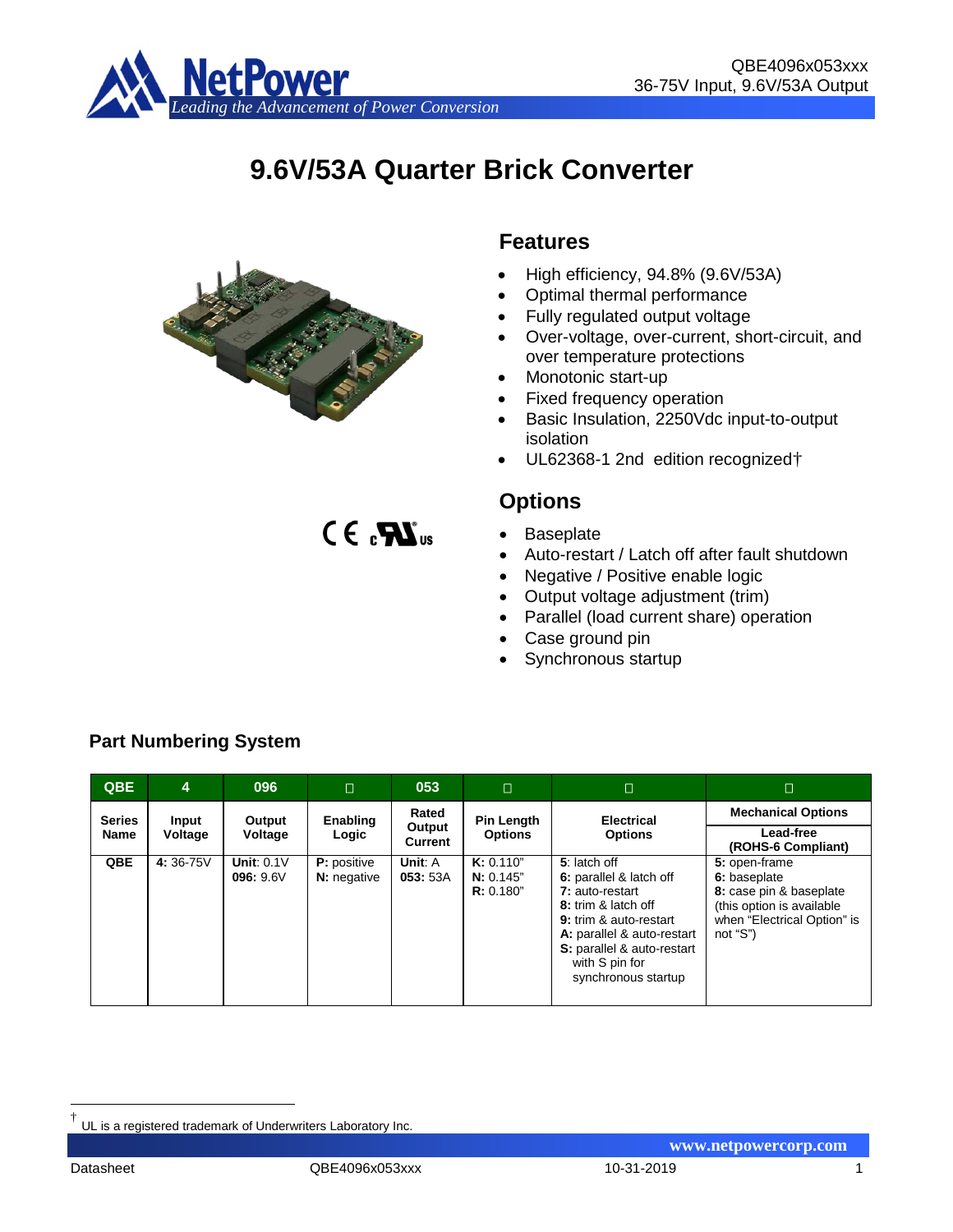

# **Absolute Maximum Rating**

Excessive stresses over these absolute maximum ratings can cause permanent damage to the converter. Operation should be limited to the conditions outlined under the Electrical Specification Section.

| <b>Parameter</b>                                                             | Min    | <b>Max</b> | Unit      |
|------------------------------------------------------------------------------|--------|------------|-----------|
| Input Voltage (continuous)                                                   | $-0.5$ | 75         | Vdc       |
| Input Voltage ( < 100ms, operating)                                          |        | 100        | Vdc       |
| Input Voltage (continuous, non-operating)                                    | -      | 100        | Vdc       |
| <b>Operating Ambient Temperature</b><br>(See Thermal Considerations section) | -40    | $85*$      | $\hat{ }$ |
| Storage Temperature                                                          | -55    | 125        | $\sim$    |

*\* Derating curves provided in this datasheet end at 85ºC ambient temperature. Operation above 85ºC ambient temperature is allowed provided the temperatures of the key components or the baseplate do not exceed the limit stated in the Thermal Considerations section.*

# **Electrical Specifications**

These specifications are valid over the converter's full range of input voltage, resistive load, and operating temperature unless noted otherwise.

#### **Input Specifications**

| <b>Parameter</b>                                                                         | Min | <b>Typical</b> | <b>Max</b> | <b>Unit</b>  |
|------------------------------------------------------------------------------------------|-----|----------------|------------|--------------|
| Input Voltage                                                                            | 36  | 48             | 75         | Vdc          |
| <b>Input Current</b>                                                                     |     |                | 19         | A            |
| Quiescent Input Current (typical Vin)                                                    |     | 96             | 120        | mA           |
| <b>Standby Input Current</b>                                                             |     | 4              | 6          | mA           |
| Input Reflected-ripple Current, Peak-to-peak<br>(5 Hz to 20 MHz, 12 µH source impedance) |     | 20             |            | mA           |
| Input Ripple Rejection                                                                   |     | $-40$          |            | dB           |
| Input Turn-on Voltage Threshold                                                          | 34  | 35             | 36         | $\mathsf{v}$ |
| Input Turn-off Voltage Threshold                                                         | 32  | 33             | 34         | ν            |
| Input Voltage ON/OFF Hysteresis                                                          |     | 2              | 3          | ν            |

#### **Output Specifications**

| <b>Parameter</b>                                                                                                                    | <b>Min</b> | <b>Typical</b> | <b>Max</b> | Unit            |
|-------------------------------------------------------------------------------------------------------------------------------------|------------|----------------|------------|-----------------|
| Output Voltage Set Point                                                                                                            |            | 9.6            |            | Vdc             |
| (typical Vin; full load; $Ta = 25^{\circ}C$ )<br>Output Voltage Set Point Accuracy<br>(typical Vin; full load; $Ta = 25^{\circ}C$ ) | $-1.5$     |                | $+1.5$     | %Vo             |
| Output Voltage Set Point Accuracy (over all conditions)                                                                             | -3         |                | $+3$       | %Vo             |
| Startup Delay (from enabling to Vo reaching 10% of set point, typical Vin;<br>full load, $Ta = 25^{\circ}C$                         | 3          | 4              | 5          | ms              |
| Startup Time (Vo from 10% to 90% of output set point, zero load, 1000uF<br>output external capacitance, $Ta = 25^{\circ}C$          | 8          | 10             | 15         | ms              |
| <b>Output Regulation:</b>                                                                                                           |            |                |            |                 |
| Line Regulation (Vin = $40V$ to 60V, $1/2$ full load))                                                                              |            | 0.05           | 0.2        | %V <sub>O</sub> |
| Load Regulation <sup>1</sup> (full range load, typical Vin)                                                                         |            | 0.05           | 0.2        | %Vo             |
| Temperature (Ta = -40 $^{\circ}$ C to 85 $^{\circ}$ C)                                                                              |            | 15             | 50         | mV              |
| <b>Output Current</b>                                                                                                               | 0          |                | 53         | A               |

<span id="page-1-0"></span> $1$  Output voltage will droop with increasing load current when the parallel option is selected to enhance the accuracy of current sharing among modules connected in parallel.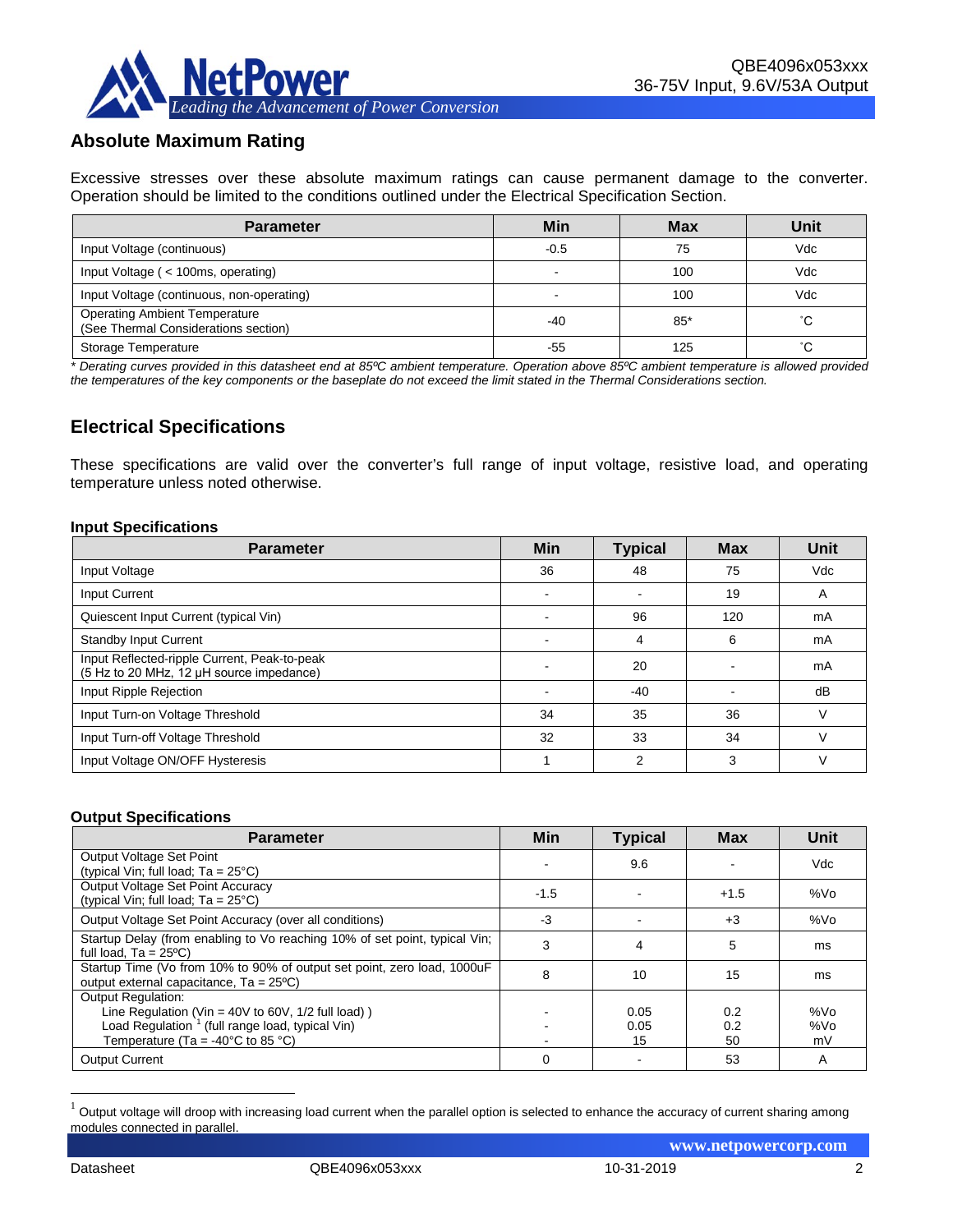

#### **Output Specifications (Continued)**

| <b>Parameter</b>                                                                                                                                                                                            | Min                      | <b>Typical</b> | <b>Max</b> | Unit           |
|-------------------------------------------------------------------------------------------------------------------------------------------------------------------------------------------------------------|--------------------------|----------------|------------|----------------|
| <b>Output Power</b>                                                                                                                                                                                         | 0                        |                | 509        | W              |
| Efficiency<br>(typical Vin; $Ta = 25^{\circ}C$ )                                                                                                                                                            |                          | 94.8           |            | %              |
| <b>Output Ripple Frequency</b>                                                                                                                                                                              | 260                      | 280            | 300        | <b>kHz</b>     |
| Output Ripple and Noise Voltage<br><b>RMS</b><br>Peak-to-peak (5 Hz to 20 MHz bandwidth, typical Vin)                                                                                                       |                          | 80<br>150      | 100<br>250 | mVrms<br>mVp-p |
| <b>External Load Capacitance</b>                                                                                                                                                                            | 0                        |                | 20,000     | μF             |
| <b>Output Current-limit Trip Point</b>                                                                                                                                                                      | 58                       | 67             | 72         | A              |
| Output Over Voltage Trip Point                                                                                                                                                                              | 10.8                     | 12             | 13.2       | $\vee$         |
| Output Trim Range in % of typical Vo                                                                                                                                                                        | 80                       |                | 110        | %              |
| Output Current Sharing Accuracy (at rated load)                                                                                                                                                             | $\overline{\phantom{a}}$ |                | 10         | %              |
| <b>Dynamic Response</b><br>(typical Vin; Ta = $25^{\circ}$ C; load transient 0.1A/ $\mu$ s)<br>Load step from 25% to 75% of full load:<br>Peak deviation<br>Settling time (within 10% band of Vo deviation) |                          | 1.5<br>300     |            | %Vo<br>μs      |
| Load step from 75% to 25% of full load:<br>Peak deviation<br>Settling time (within 10% band of Vo deviation)                                                                                                |                          | 1.5<br>300     |            | %Vo<br>μs      |

#### **General Specifications**

|                                                                                               | <b>Parameter</b>                      | Min           | <b>Typical</b> | <b>Max</b> | <b>Unit</b>  |
|-----------------------------------------------------------------------------------------------|---------------------------------------|---------------|----------------|------------|--------------|
| Remote Enable                                                                                 |                                       |               |                |            |              |
| Logic Low:                                                                                    | $ION/OFF = 1.0mA$<br>$VON/OFF = 0.0V$ | 0             |                | 1.2<br>1.0 | ν<br>mA      |
| Logic High:                                                                                   | $ION/OFF = 0.0µA$<br>Leakage Current  | 3.5<br>$\sim$ |                | 15<br>50   | V<br>μA      |
| <b>Isolation Capacitance</b>                                                                  |                                       |               | 1,800          |            | pF           |
| <b>Isolation Resistance</b>                                                                   |                                       | 10            |                |            | MΩ           |
| Calculated MTBF (Telecordia SR-332, 2011, Issue 3), full load, 40°C,<br>typical input voltage |                                       |               | 5.2            |            | $10^6$ -hour |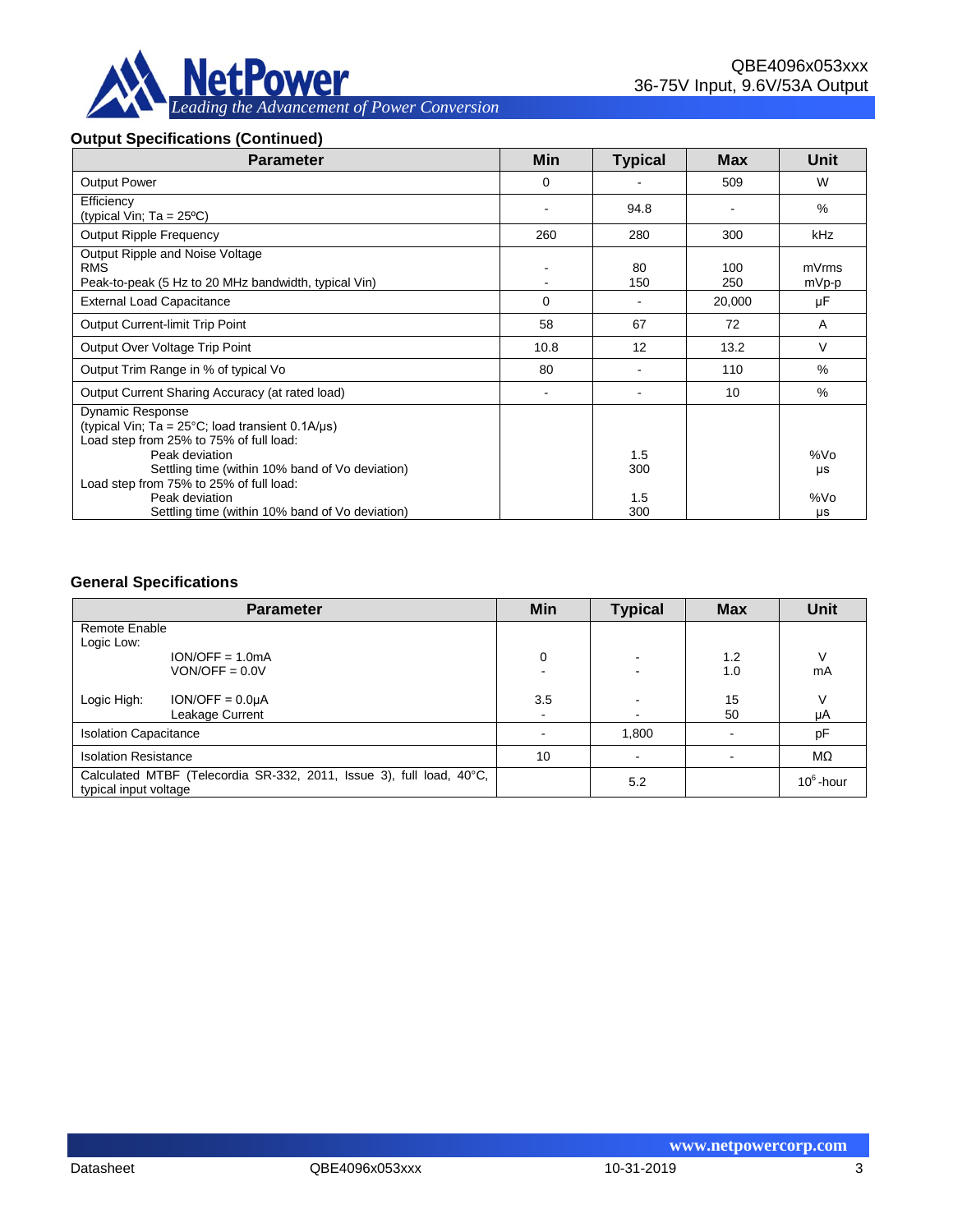

#### **Characteristic Curves**



**www.netpowercorp.com**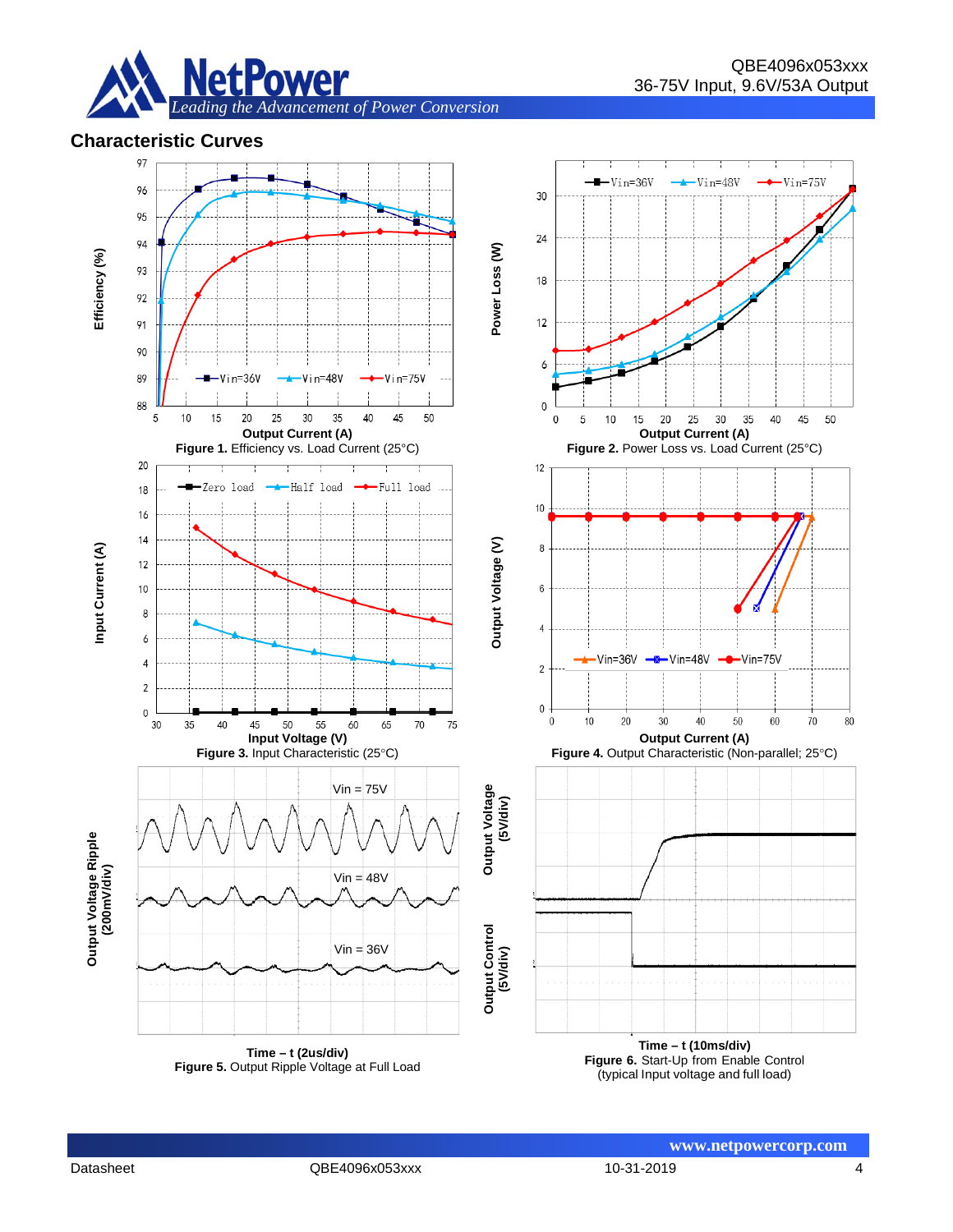



**Time – t (1ms/div) Figure 7.** Transient Load Response (typical Vin, load current steps from 50% to 25% at a slew rate



**Figure 9.** Derating Curve for Airflow Direction 3 (Ref. Figure 10 for Airflow Direction; Vin = 48V; open frame unit)



**Ambient Temperature (ºC) Figure 11.** Derating Curve for Airflow Direction 3 (Ref. Figure 10 for Airflow Direction; Vin = 48V; unit with baseplate)



**Time – t (1ms/div) Figure 8.** Transient Load Response (typical Vin, load current steps from 50% to 75% at a slew rate



**Figure 10.** Thermal Image for Airflow Direction 3 (37.5A output, 55°C ambient, 200 LFM, typical Vin)



Datasheet QBE4096x053xxx 10-31-2019 5

**www.netpowercorp.com**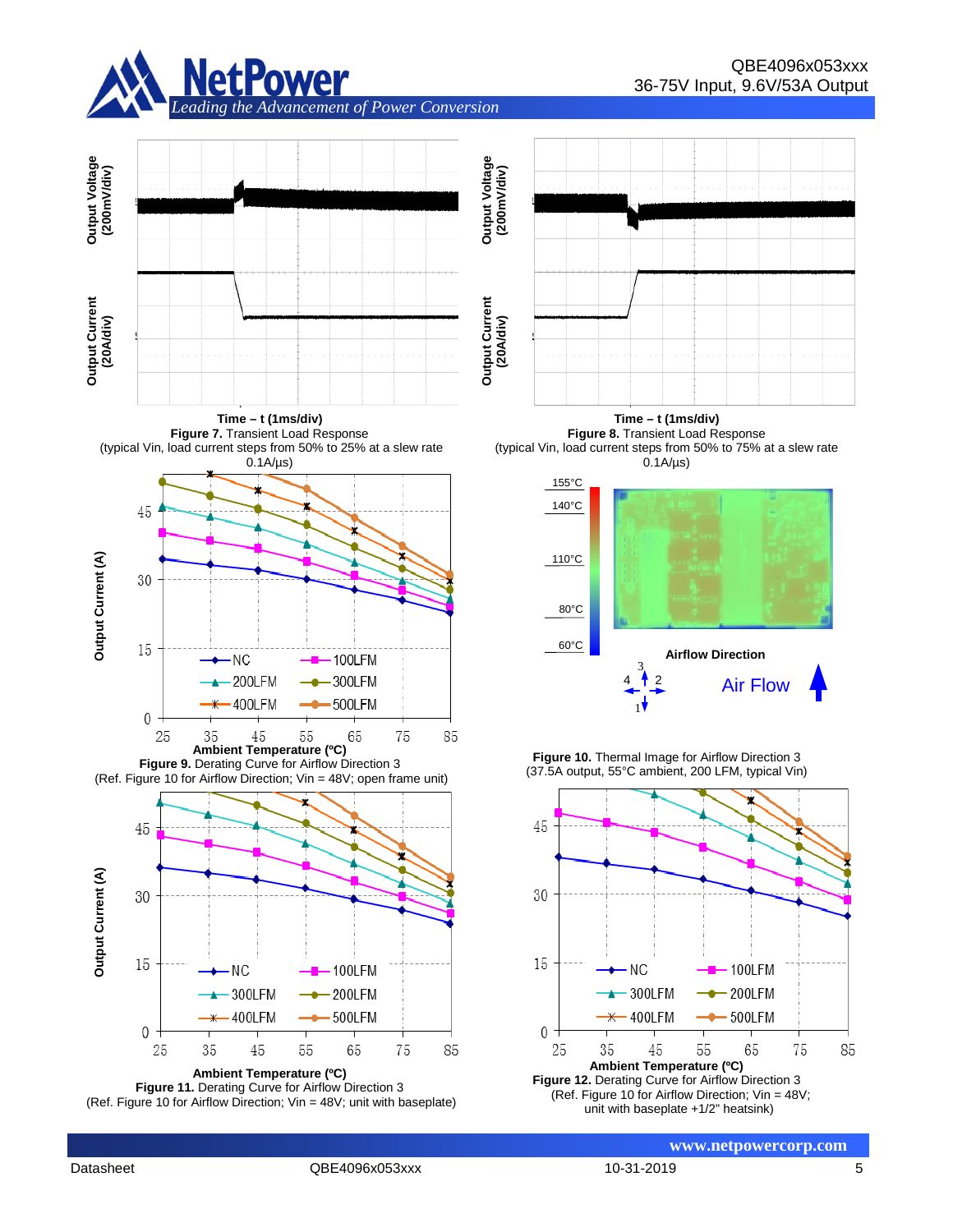

### **Feature Descriptions**

#### **Remote ON/OFF**

The converter can be turned on and off by changing the voltage between the ON/OFF pin and Vin(-). The QBE4 Series of converters are available with factory selectable positive logic or negative enabling logic.

For the negative control logic, the converter is ON when the ON/OFF pin is at a logic low level and OFF when the ON/OFF pin is at a logic high level. With positive control logic, the converter is ON when the ON/OFF pin is at a logic high level and OFF when the ON/OFF pin is at a logic low level.

With the internal pull-up circuitry, a simple external switch between the ON/OFF pin and Vin(-) can control the converter. A few example circuits for controlling the ON/OFF pin are shown in Figures 13, 14 and 15.

The logic low level is from 0V to 1.2V and the maximum sink current during logic low is 1mA. The external switch must be capable of maintaining a logic-low level while sinking up to this current. The logic high level is from 3.5V to 15V. The converter has an internal pull-up circuit that ensures the ON/OFF pin at a high logic level when the leakage current at ON/OFF pin is no greater than 50μA.



**Figure 13:** Opto Coupler Enable Circuit



**Figure 14:** Open Collector Enable Circuit



**Figure 15:** Direct Logic Drive

#### **Output Voltage Adjustment (optional)**

Output Voltage Adjustment (Trim) function is an optional feature. If this feature is selected, a trim pin is available at the output side of the QBE4 converter. The trim pin allows the user to adjust the output voltage set point. To increase the output voltage, an external resistor is connected between the TRIM pin and Vo(+) pin. To decrease the output voltage, an external resistor is connected between the TRIM pin and Vo(-) pin. The output voltage trim range is 80% to 110% of its specified typical output voltage.

The circuit configuration for trim down application is shown in Figure 16. To decrease the output voltage set point, the value of the external resistor can be set by

$$
R_{down} = \left(\frac{511}{\Delta} - 10.22\right)(k\Omega)
$$

Where

$$
\Delta = \frac{\left|V_{nom} - V_{adj}\right|}{V_{nom}} \times 100
$$

and

*V*nom = Nominal Output Voltage  $V_{\text{adi}}$  = Adjusted Output Voltage



**Figure 16:** Circuit to Decrease Output Voltage Set Point

The circuit configuration for trim up operation is shown in Figure 17. To increase the output voltage, the value of the resistor should be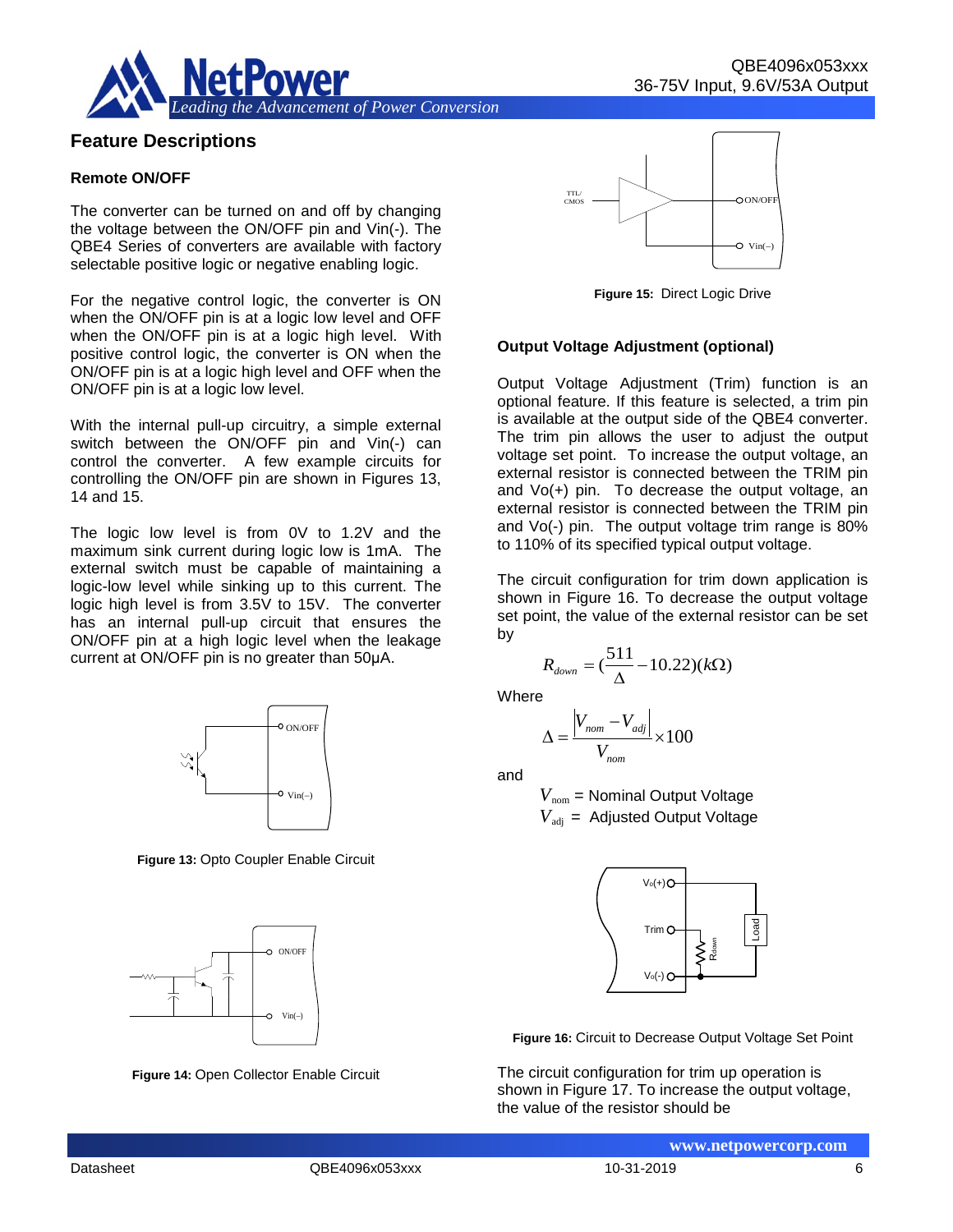



**Figure 17.** Circuit to Increase Output Voltage Set Point

When using the trim up function, the output power goes up for the same output current. It is important not to exceed the maximum power rating of the converter as given in the Specifications table.

#### **Input Under-Voltage Lockout**

This feature prevents the converter from starting until the input voltage reaches the turn-on voltage threshold, and keeps the converter running until the input voltage falls below the turn-off voltage threshold. Both turn-on and turn-off voltage thresholds are defined in the Input Specifications table. The hysteresis prevents oscillations.

#### **Output Over-Current Protection (OCP)**

This converter can be ordered in either latch-off or auto-restart version upon OCP, OVP, and OTP.

With the latch-off version, the converter will latch off when the load current exceeds the limit. The converter can be restarted by toggling the ON/OFF switch or recycling the input voltage.

With the auto-restart version, the converter will operate in a hiccup mode (repeatedly try to restart) until the cause of the over-current condition is cleared.

#### **Output Over-Voltage Protection (OVP)**

With the latch-off version, the converter will latch off when the output voltage exceeds the limit. The converter can be restarted by toggling the ON/OFF switch or recycling the input voltage.

With the auto-restart version, the converter will operate in a hiccup mode (repeatedly try to restart) until the cause of the over-voltage condition is cleared.

#### **Over Temperature Protection (OTP)**

With the latch-off version, the converter will shut down and latch off if an over-temperature condition is detected. The converter has a temperature sensor located at a carefully selected position in the converter circuit board, which represents the thermal condition of key components of the converter. The thermal shutdown circuit is designed to turn the converter off when the temperature at the sensor reaches 120°C. The module can be restarted by toggling the ON/OFF switch or recycling the input voltage.

With the auto-restart version, the converter will resume operation after the converter cools down.

#### **Current Sharing Operation (optional)**

QBE4 converter can be ordered as parallel version for output power expansion and/or N+1 redundancy application. At no load condition, the converter output voltage is set to 12.5V. With the load current increasing, the output voltage is linearly decreasing. At full load, the output voltage reaches 11.6V. Such droop characteristics allow two or more converters operating in parallel to share the load current.

NetPower's QBE4 converters can operate in parallel without using ORing devices. Figure 18 shows the connection diagram of auto-restart converters without ORing devices for parallel operation. The converter is designed with synchronous startup feature, which is mandatory for auto-restart protection converters to operate in parallel without using ORing devices. By connecting the "S" pins of the converters together, these paralleled converters will start up and shut down at the same time. This connection diagram is not suitable for N+1 redundancy application.



**Figure 18.** The connection diagram of parallel version auto-restart QBE4 converters without ORing devices for power expansion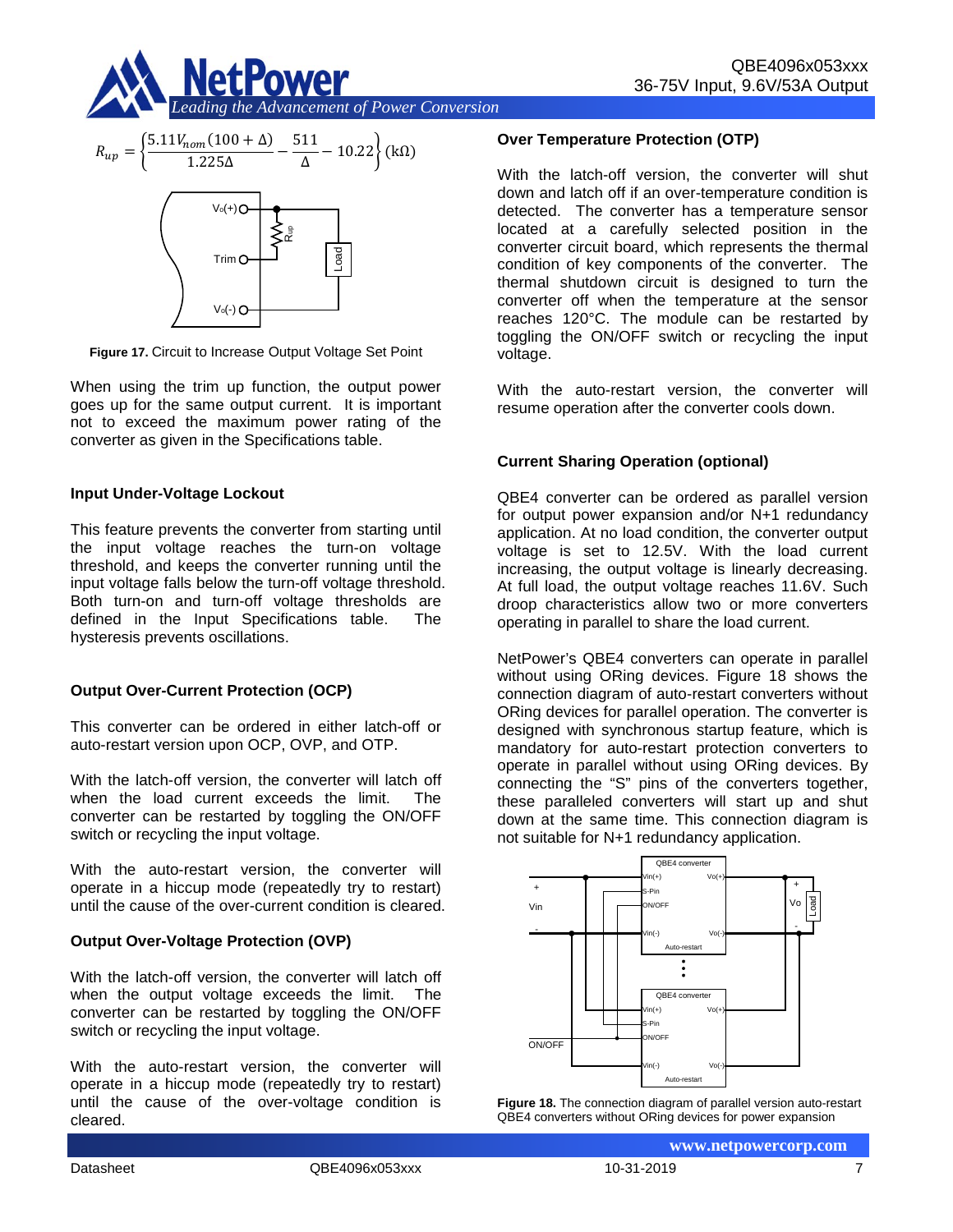

If converters with latch-off protection are used, the synchronous startup feature is not needed (the "S" pin is not available for latch-off version). In the event of a fault protection, the faulty converter will be latched off. The paralleled converters can be restarted by toggling the ON/OFF signal. Figure 19 shows the connection diagram of latch-off converters in parallel without ORing devices.



**Figure 19.** The connection diagram of parallel version latch-off QBE4 converters without ORing devices for power expansion

However, for N+1 applications, an ORing device at the output of each QBE4 converter is needed and the synchronous startup/shutdown feature should not be used. The "S" pin should be left open if the part number is with "S" pin option. Figure 20 shows the connection diagram for N+1 application.



**Figure 20.** The connection diagram of QBE4 converters for N+1 application and/or power expansion

If ORing devices are used in the paralleled converters only for power expansion purpose, QBE4 converter with synchronous startup feature is recommended but not mandatory (A part number without "S" pin can be

used). Figure 21 shows the connection diagram of auto-restart/latch-off converters in parallel with ORing devices for power expansion.



**Figure 21.** The connection diagram of parallel version autorestart/latch-off QBE4 converters with ORing devices

# **Design Considerations**

As with any DC/DC converter, the stability of the QBE4 converters may be compromised if the source impedance is too high or inductive. It's desirable to keep the input source ac-impedance as low as possible. Although the converters are designed to be stable without adding external input capacitors for typical source impedance, it is recommended to add 100 µF low ESR electrolytic capacitors at the input of the converter for each 100W output power, which reduces the potential negative impact of the source impedance on the converter stability. These electrolytic capacitors should have sufficient RMS current rating over the operating temperature range.

The converter is designed to be stable without additional output capacitors. To further reduce the output voltage ripple or improve the transient response, additional output capacitors are often used in applications. When additional output capacitors are used, a combination of ceramic capacitors and tantalum/polymer capacitors shall be used to provide good filtering while assuring the stability of the converter.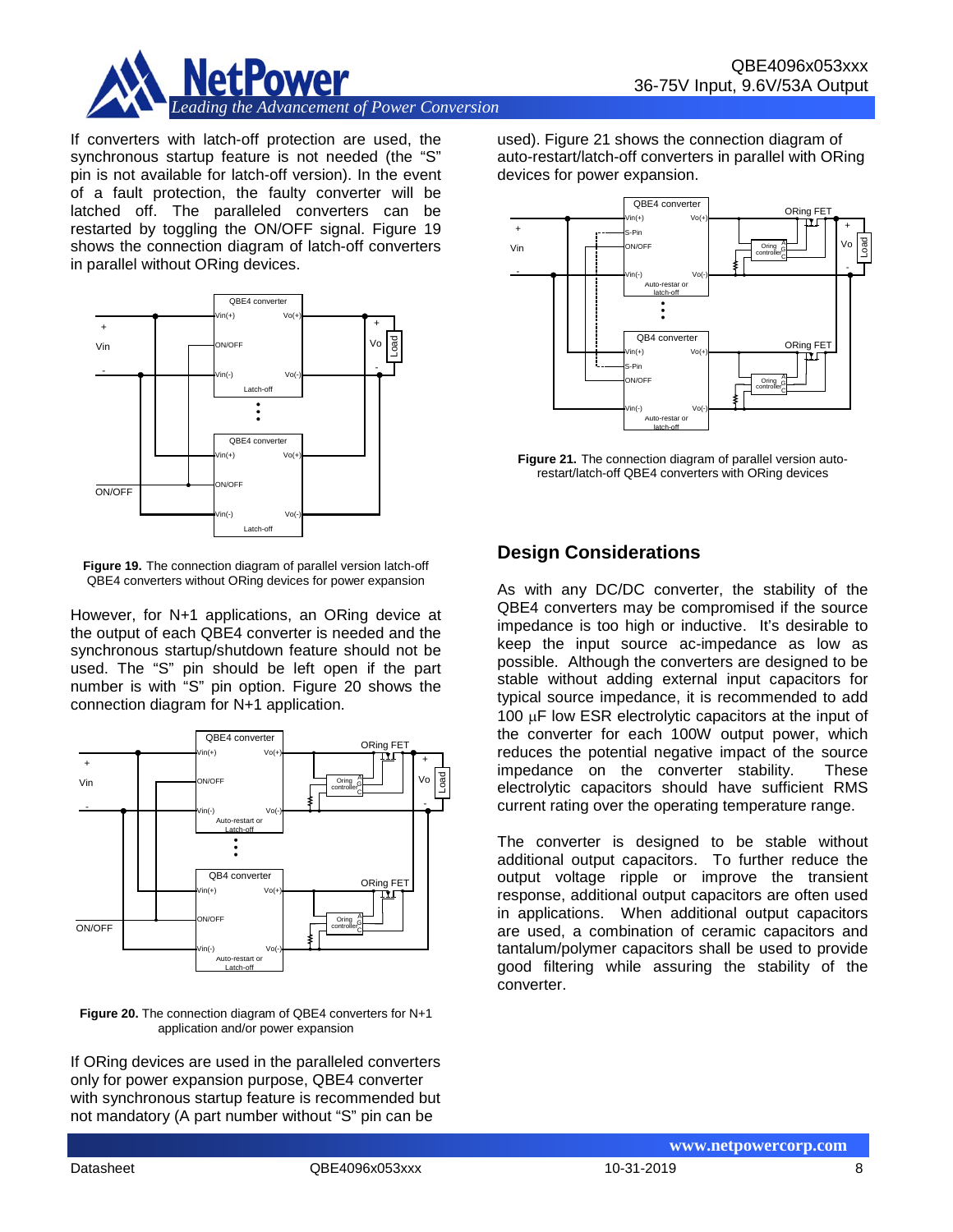

### **Safety Considerations**

The QBE4 Series of converters is designed in accordance with EN2368 Safety of Information Equipment Equipment. The converters meet the requirements in UL62368, Safety of Information Technology Equipment and applicable Canadian Safety Requirement, and ULc62368. Flammability ratings of the PWB and plastic components in the converter meet 94V-0.

To protect the converter and the system, an input line fuse is highly recommended on the un-grounded input end.

### **Thermal Considerations**

The QBE4 Series of converters can operate in various thermal environments. Due to the high efficiency and optimal heat distribution, these converters exhibit excellent thermal performance.

The maximum allowable output power of any power converter is usually determined by the electrical design and the maximum operating temperature of its components. The QBE4 Series of converters have been tested comprehensively under various conditions to generate the derating curves with the consideration for long term reliability.

The thermal derating curves are highly influenced by the test conditions. One of the critical variables is the interface method between the converter and the test fixture board. There is no industry standard to define the method for the derating tests. Common test methods are using sockets to plug in the converter, or soldering the converter into the fixture board. It should be noticed that these two methods produce significantly different results for a given converter. When the converter is soldered into the fixture board, the thermal performance of the converter is significantly improved compared with the method using sockets due to the reduction of the contact loss and the thermal impedance from the pins to the fixture board. Other factors affecting the results include the board spacing, construction (especially copper weight, holes and openings) of the fixture board and the spacing board, temperature measurement method and ambient temperature measurement point. The thermal derating curves in this datasheet are obtained using a PWB fixture board and a PWB spacing board with no opening, a board-to-board spacing of 1", and the converter is soldered to the test board with thermal relieves.

Note that the natural convection condition was measured at 0.05 m/s to 0.15 m/s (10ft. /min. to 30 ft.  $/min$ ).

#### **Heat Transfer without a Baseplate**

With single-board DC/DC converter designs, convection heat transfer is the primary cooling means for converters without a baseplate. Therefore, airflow speed should be checked carefully for the intended operating environment. Increasing the airflow over the converter enhances the heat transfer via convection.



**Figure 18** Temperature Monitoring Location (top side)

Figure 18 shows a recommended temperature monitoring point for open frame modules. For reliable operation, the temperature at this location should not continuously exceed 120 °C.

#### **Heat Transfer with a Baseplate**

The QBE4 Series of converters have the options of using a baseplate for enhanced thermal performance.

The typical height of the converter with the baseplate option is 0.50''. The use of an additional heatsink or cold-plate can further improve the thermal performance of the converter. With the baseplate option, a standard quarter-brick heatsink can be attached to the converter using M3 screws.

For reliable operation, the baseplate temperature should not continuously exceed 100 °C.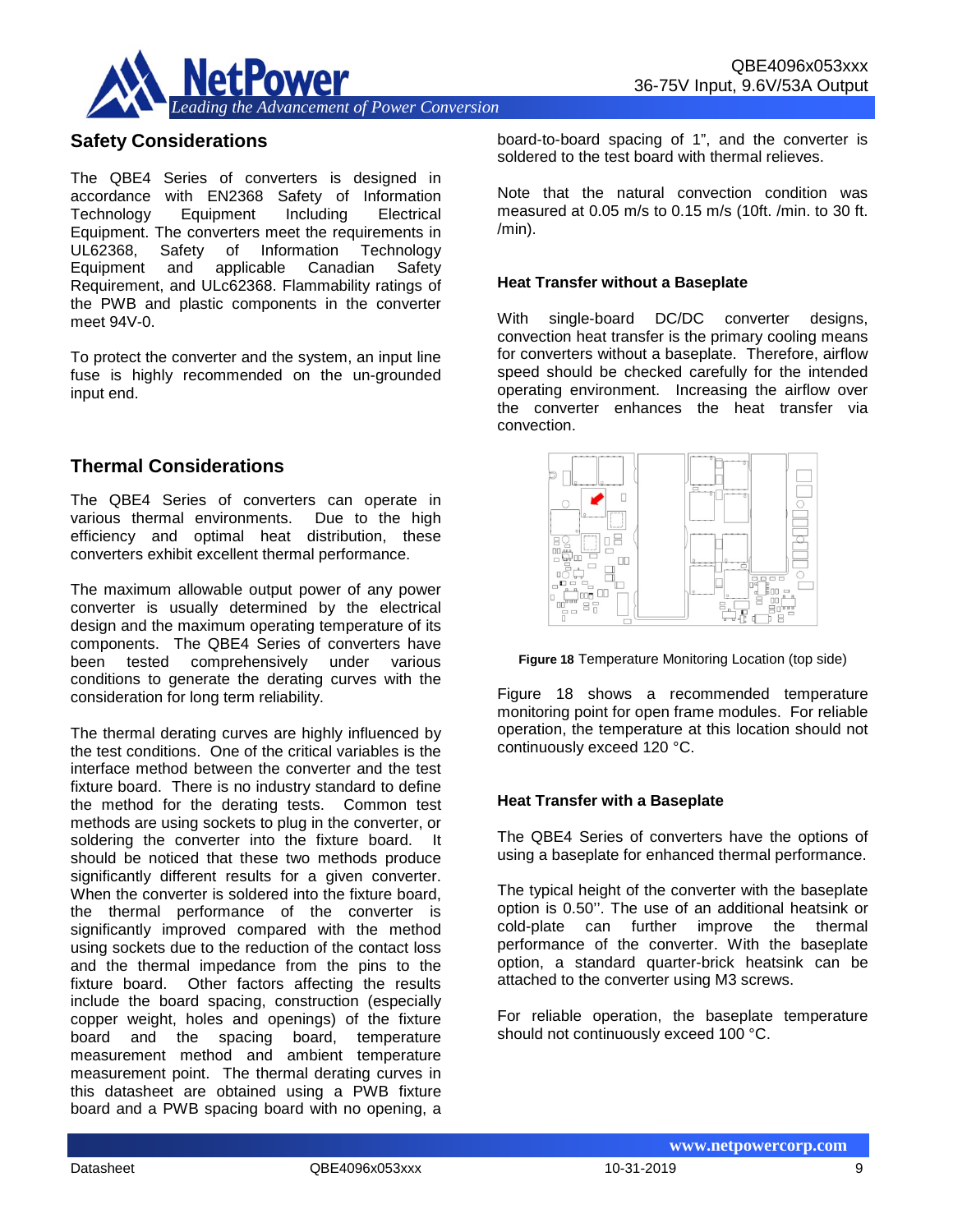

# **EMC Considerations**

The EMC performance of the converter is related to the layout and filtering design of the customer board. Careful layout and adequate filtering around the converter are important to confine noise generated by the switching actions in the converter and to optimize system EMC performance.